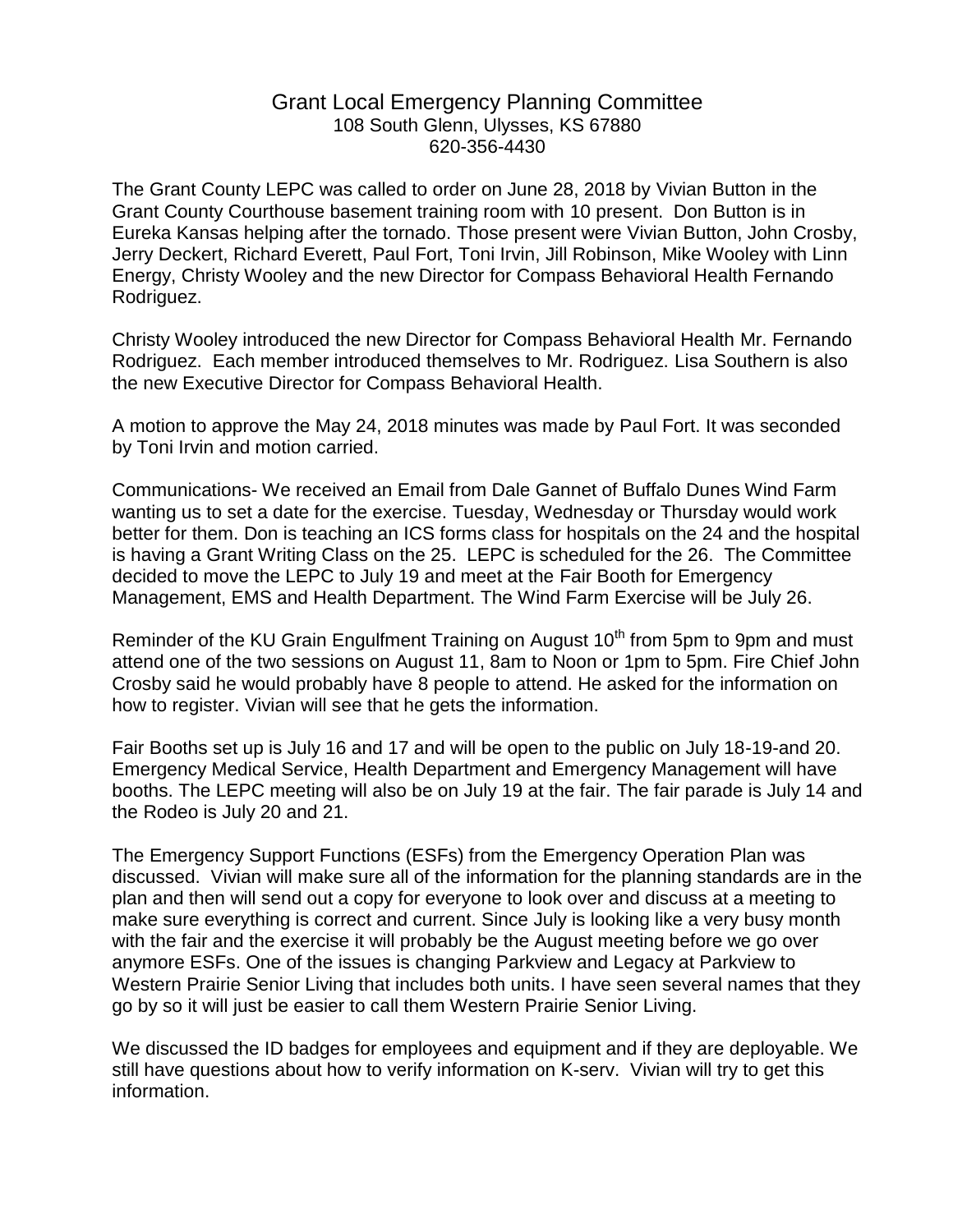Page 2 Grant County LEPC for June 28, 2018

Jill Robinson with the hospital came in with the paperwork to name some of the Paramedics as Deputy Coroner. She and Paul will get together to fill it out and update it to work for Grant County. Jill is still working on a password for the Emergency Operation System for EMsystem.

John Crosby stated they had not been able to get together to work on the Fire Task Force.

The County had two spills this month one was salt water/brine and the other was salt water/brine and crude oil.

Bob Wilson Memorial Hospital will be holding a Grant Writing Workshop on July 25 from 9:30am to 3:00pm.

Most of the trainings that Kansas Division of Emergency Management has scheduled at this time are East of Wichita. **2018 Tech Hazards LEPC conference will be at the Ramada Inn in Topeka on July 25-27.** 

Vaughn Lorenson and Don Button are teaching two Review of ICS forms classes on July 24 in Lakin at the hospital.

Richard Everett stated this month is the end of the grant year. Health Departments do have money for the next year.

Toni Irvin from the Health Department said they have several kids coming in early to get their shots for school. They are looking at having a drawing to give away a \$25 gift card for children that come in and get their Meningitis vaccine.

Jill Robinson from Centura Health and Bob Wilson Memorial Hospital said they are in contract talks with Western Prairie Senior Living to discuss a contract for the Health Care at the care home to be with Centura. She also said on July 11 and 16 from 4:00pm to 7:00pm the hospital and Ulysses Family Physicians will be conducting Sports Physicals for free. It will start in the hospital lobby. They will be doing the Concussion Screening. They can also help get kids registered on the Healthy Roster app so coaches and trainers can look to see if they have had a screening and have a baseline to start from if they get injured. They have fliers. Jill will take some to Toni at the Health Department. The hospital has a new Nurse-Midwife starting in August. Jill also said Trainer for schools for sport events is a new and upcoming job that has scholarships.

Christy and Fernando have been working to get acquainted with the hospitals, schools, and community.